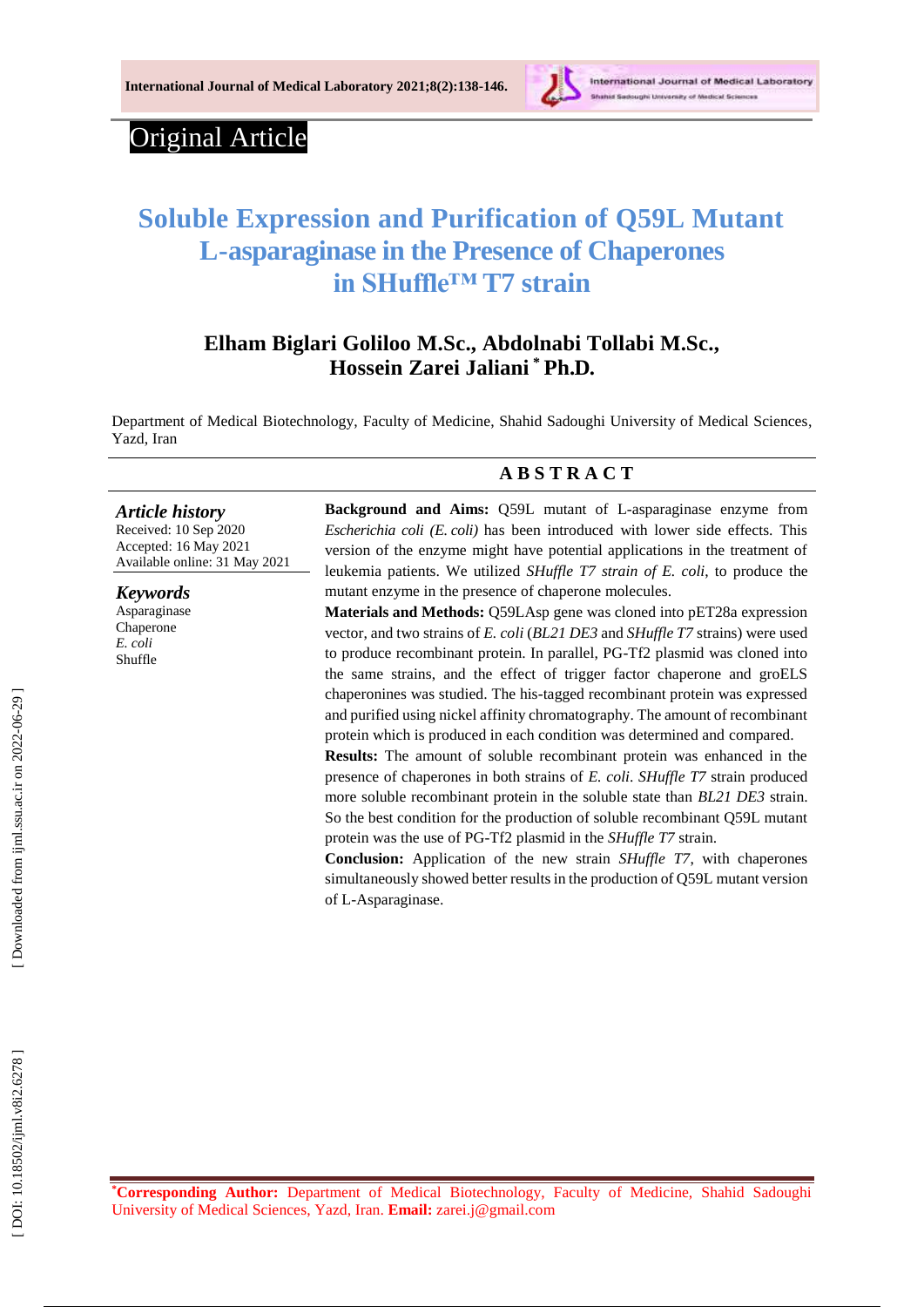## **Introduction**

L-Asparaginase (ASNase) is widely considered the most important biopharmaceutical used in the treatment of various types of leukemia, especially acute lymphoblastic leukemia and lymphosarcoma [1, 2 ]. This enzyme catalyzes the conversion of L -asparagine (Asn) to L -aspartate (Asp) and ammonia (NH2), leading to asparagine deficiency, inhibiting the synthesis of DNA, RNA, and proteins, and consequently the growth of cancer cells [3, 4 ]. To date, various iso enzymes have been recognized in a wide variety of organisms, including bacteria, yeasts, and higher eukaryotes [2, 5, 6 ]. Isolated iso -enzymes of microorganisms, especially bacteria, have been shown to be more effective [7 ] . Despite being an extensively used drug, ASNase displays a secondary L -glutaminase activity [8 ]. This non -specific activity of the enzyme produces side effects such as immunological reactions, pancreatitis, neurotoxicity, coagulation abnormalities, etc., it is necessary to identify the iso -enzymes with fewer complications [9 ]. **Commercial** routine) sources of these biotherapeutics are *Escherichia coli (E. coli )* and *Erwinia Chrysanthemi* that have long been approved in the United States and Europe [2, 10 ] . Several research studies have been conducted on the production of this enzyme by using recombinant DNA technology [11 ]. Due to the lack of post -translational modifications in ASNase protein molecule, *E. coli* can be a simple and popular host for the production of recombinant ASNase protein [12 ]. In general, there are many possible problems for the overproduction of heterologous proteins in *E.coli*,

with the most commonly encountered problem being the aggregation of recombinant proteins [13, 14 ]. Factors that are related to protein folding in *E. coli* have been separated from the cytoplasm of the bacteria, which is the main site of recombinant protein production. Hence, enhancing the efficiency of recombinant protein synthesis in the correct structure and low cost in *E. coli* has remained a challenging issue yet [15 ]. Many advances have been conducted in the field of strain engineering in the last decades for recombinant protein production in *E. coli*. Recombinant protein synthesis, degradation, secretion, or folding could be improved by host strain engineering [16 ]. Various problems and issues involved in the protein production in *E. coli* are also pursued in the engineering of *E. coli* strains, including engineering of mRNA stability and translational efficiency, improving protein folding by chaperone coexpression, expression of disulfide -bonded proteins, production of acetylated protein and glycoproteins in *E. coli* [16, 17].

In recent years, efforts have been made to increase the solubility of a recombinant protein and reduce the amount of protein deposited in the cell during production to achieve a properly folded structure, such as modification in the rate of protein synthesis, using fusion proteins, mutagenesis in the target protein, and coexpression with molecular chaperones [13 ]. These engineered strains include ClearColi®, SHuffle® and etc, in which the genetically engineered *SHuffle* cells resolved the problem of solubility and proper disulfide bond formation to some extent by expressing DsbC enzyme in the cytoplasm, which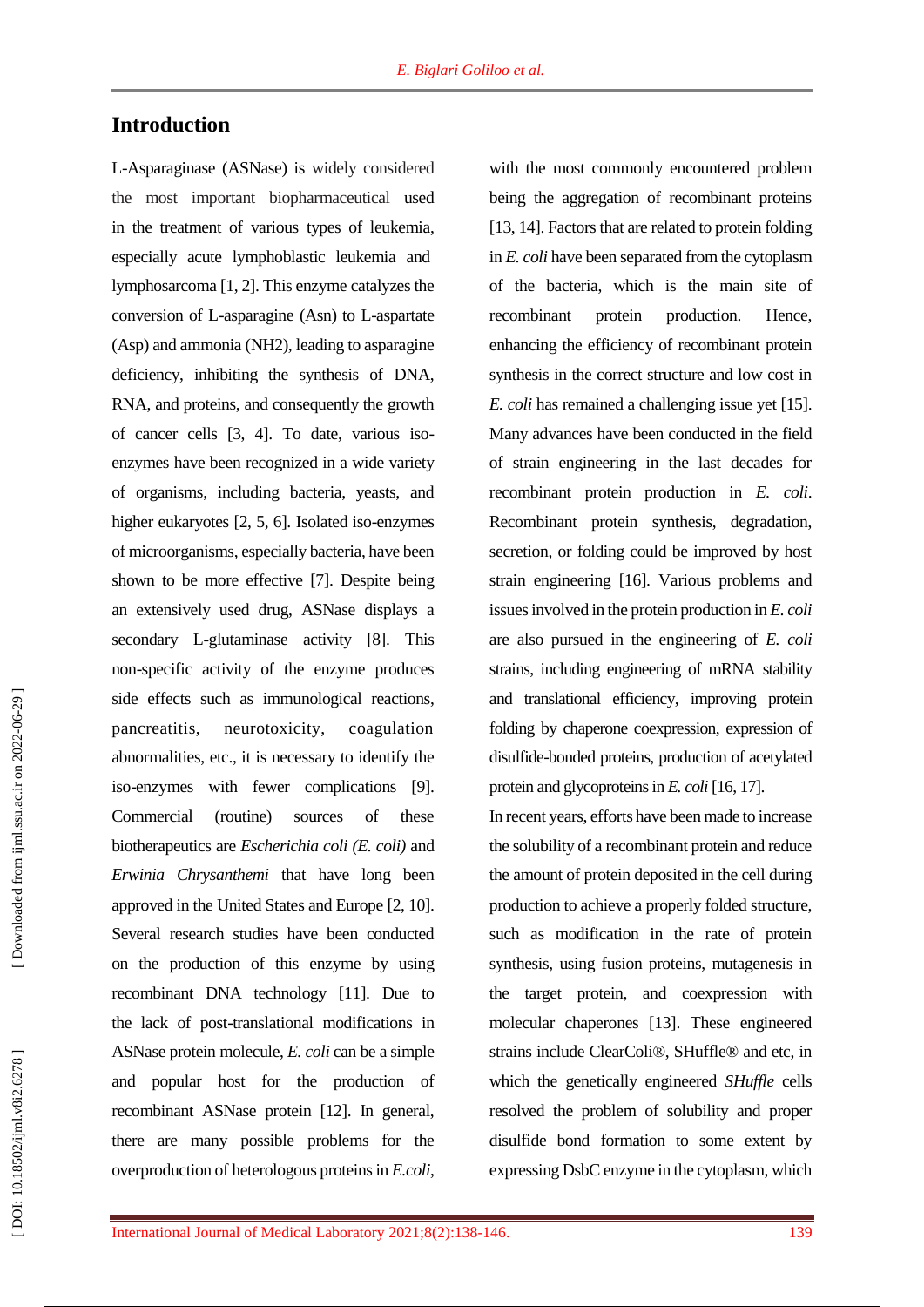helps isomerization of disulfide bonds in recombinant expressed proteins [15 ] .

Molecular chaperones, which are also classified as heat shock proteins, have been identified in any living organism. The *E. coli* chaperone system consists of ribosomal -dependent trigger factor, KEJ and GroEL S systems [18, 19 ] . Protein folding and the formation of protein multi -subunit complexes require the participation of chaperone molecules. They attach to the hydrophobic portions on the target protein and prevent them from accumulating in the insoluble and inactive form of inclusion bodies, helping to obtain the natural form of proteins [20, 21 ] .

The aim of this study was to obtain higher amounts of soluble enzyme in bacterial cytoplasm by coexpression of a chaperone set with *E* . *coli* asparaginase. This would prevent the formation of recombinant proteins in the form of inclusion bodies and produce recombinant asparaginase with better quality and much lower cost.

## **Materials and Methods**

#### **Cloning of pET -28a -Q59LAsp**

Recombinant pET28a -Q59LAsp construct (Biomatik Comp), the commercial vector PG -Tf2 (Takara bio inc.) expressing molecular chaperone trigger factor and groELS chaperonin system has been purchased. By the technique of calcium chloride, *E. coli DH5α*, *BL21* (*DE3*), and *SHuffle T7* competent cells were prepared and used for transformation. *DH5α* strains were used as hosts for proliferative purposes, and *BL21 (DE3)* and *SHuffle T7* strains for expression purposes. Briefly,70 µl of *E. coli BL21 (DE3)* and *SHuffle T7* competent cells (once with a chaperone and a second time without a chaperone) were added to

2 µl of the expression construct and continued with ice incubation, heat shock at 42°C, and again incubation for 30 min. Then, 1 ml of LB media was added to the tube and incubated for 90 min at 37°C followed by spreading cell pellets on LB agar plates consisting of 50 µg/ml of kanamycin and incubated at 37 °C overnight.

It should be noted that agar plates including both kanamycin and chloramphenicol (20 µg/ml) were used for bacterial strains containing chaperone plasmids. Pursuing bacterial overnight cultures, 5 colonies are haphazardly selected from agar plates. Using these colonies as a template, primers designed specifically for the inserted gene, colony polymerase chain reaction (PCR ) was performed to confirm the orientation of the inserted gene in the expression construct in selected colonies.

## **Expression and purification of pET -28a - Q59LAsp**

A single and fresh bacterial colony harboring the expression construct pET -28a - Asp was employed to inoculate 5 ml of LB medium, including 50 µg/ml of kanamycin. Until reaching to the optical density of 0.6, the culture is incubated at 37° C with a strong shake. In the next step, 2 ml of the same culture was added to 200 ml LB medium . When optical density reached about 0.6, IPTG with a final concentration of 250 µM was added to the large culture medium and incubated at 37 ° C overnight. Then, bacteria expressing L -Asp were collected and resuspended in 15 ml lysis buffer (50 mM Tris, pH:8.0 , 300 mM NaCl ) and bead -beaten on an ice water bath (30s pulses disrupted with cooling on ice) using 0.1 mm bead s. By centrifugation at 4° C for 20 min at 10000 g, the supernatant containing the soluble protein L asp was separated from the insoluble fraction.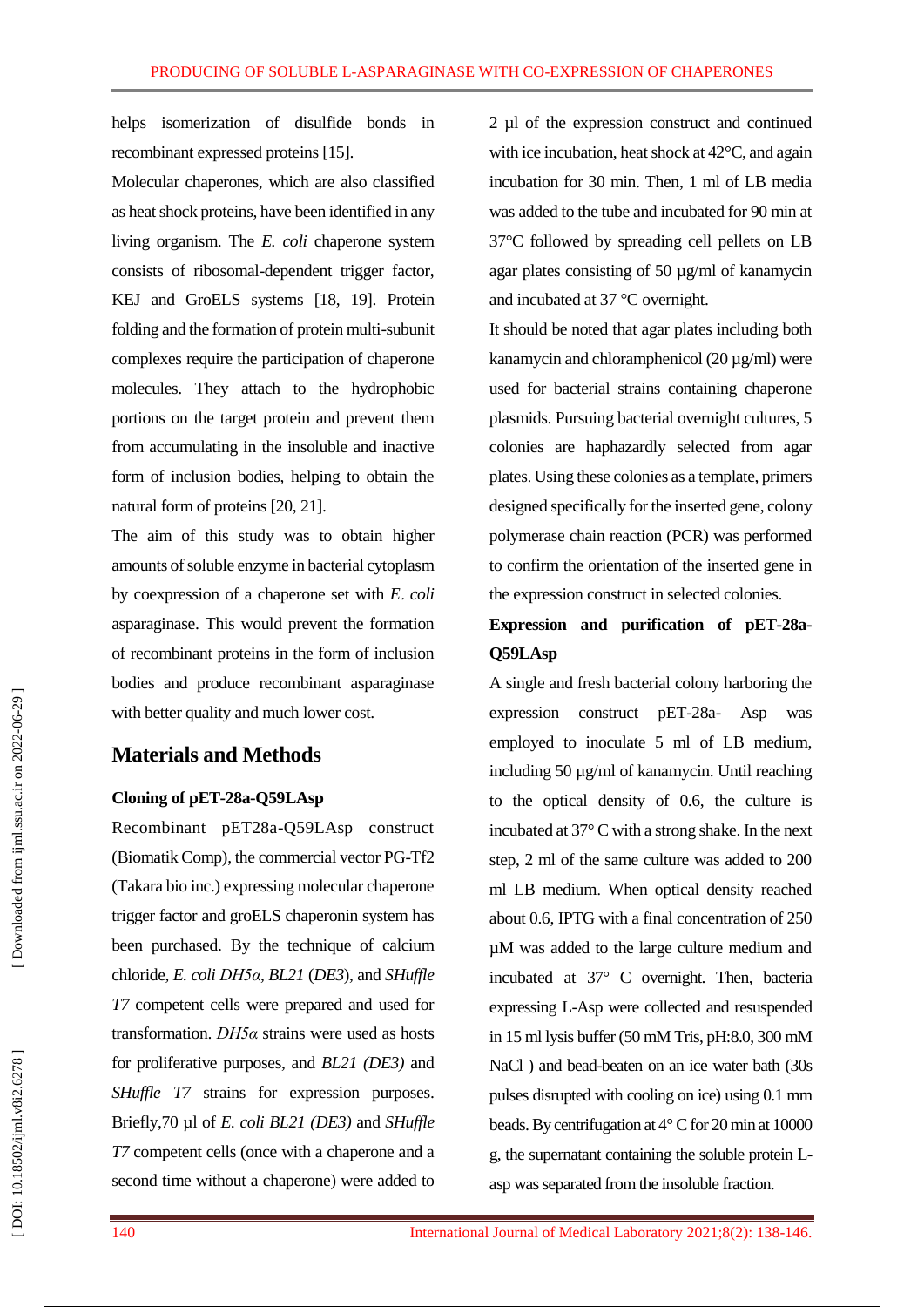## **Purification of recombinant his -tagged asparaginase using Ni -NTA spin column**

At First, column washing with 10 ml of distilled water and then equilibration adding10 ml of lysis buffer was carried out. The second step is to load the cell supernatant into the Ni -NTA column and wash the column with 10 ml of wash buffer (the same as lysis buffer except for 20 mM imidazole). After that, elution Buffer (50 mM Tris buffer, pH:8.0 containing 300 mM imidazole) was employed to elute the recombinant L -Asp protein. Eventually, the quality of purified L -Asp protein was assessed by 10% Sodium dodecyl sulphate – polyacrylamide gel electrophoresis stained with Coomassie Brilliant Blue. Protein concentration was determined by Bradford assay using bovine serum albumin as a standard .

## **Coexpression and purification of Q59LAsp with chaperone set**

To evaluate the effects of chaperones on solubility of Q59L -Asp, the chaperone plasmid pG -Tf2 was transformed into *E. coli BL21* and *SHuffle T7* cells containing pET -28a -Q59LAsp expression cassette. Transformant bacteria were cultured in LB medium containing 20 µg/ml chloramphenicol and 50 µg/ml kanamycin as the selective marker and tetracycline with a 5 ng/ml concentration to induce the expression of chaperones. After 4 h incubation at  $37^{\circ}$  C, 250 µM IPTG was added to the culture media, and the solubility of recombinant Q59LAsp was analyzed in the same procedure as described above.

#### **Enzyme assay of Q59Lasp**

Enzyme assay for the Q59L mutant L asparaginase enzyme was performed according to the following method. The samples were

mixed with 189 mM L -asparagine in 50 mM Tris buffer, pH=8.6. To perform the reaction of the enzyme, 200 µl of the mixture was incubated at 37 ° C for ten minuts. By the addition of 10 µl of 1.5 M trichloroacetic acid, the enzymatic reactions were stopped. Nessler's reagent was added to determine the ammonia concentration that is released during the enzymatic L -asparagine hydrolysis. Measurements were done at 436 nm using a Unico 2100 -UV spectrophotometer. Each experiment was done in triplicate. The calibration curve of the enzymatic assay was prepared using ammonium sulphate solution. The enzyme needed to produce 1 mM of ammonia was defined as one unit of the recombinant enzyme. This study was approved by the Ethics Committee of Shahid Sadoughi University of Medical Sciences, Yazd, Iran .

## **Result s**

**Q59L -Asp expression in different** *E. coli* **hosts** The Q59L -Asp mutant synthetic sequence contains a mutation in the *asnB* gene of *E . coli*  that encodes a nucleotide sequence consisting of 1005 bp with 335 amino acids purchased as sub -cloned into pET -28a vector. This protein, which has a molecular mass of approximately 38 kDa, has yielded both soluble and insoluble products in both strains, *E. coli BL21* (*DE3*) and *SHuffle T7*. As shown in Fig. 1, the highest amount of soluble recombinant Q59L -Asp was identified in the *SHuffle T7* strain, whereas it was insignificant in the *E. coli BL21* (*DE3* ). Therefore, it seems that *SHuffle* is a suitable strain for producing soluble recombinant L -asparaginase.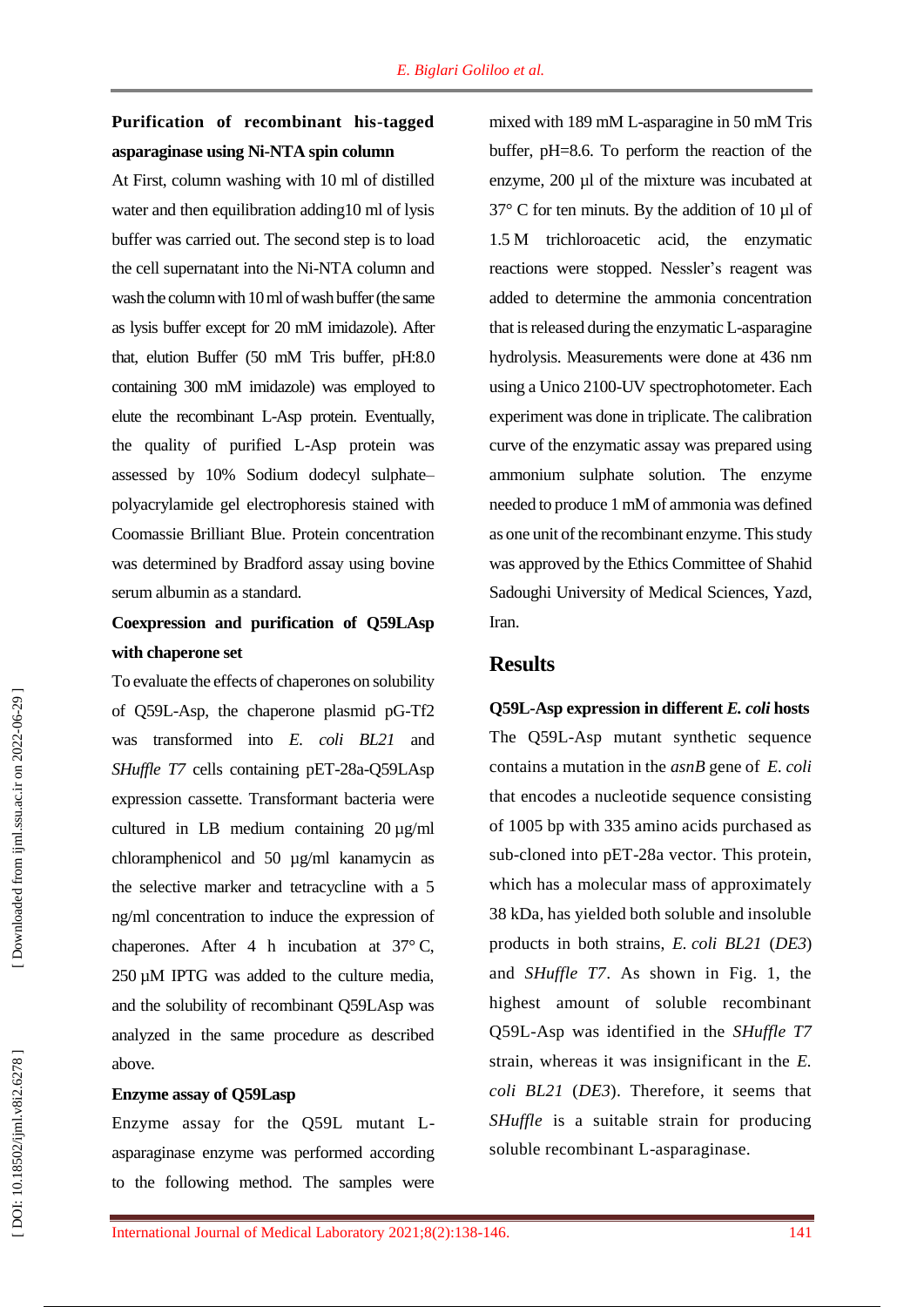## **Soluble expression of Q59L -Asp with chaperones usage**

The PG -Tf2 plasmid controls the expression of GroES, GroEL, and trigger factor chaperones using the Pzt -1 promoter, and it was employed to investigate the simultaneous effect of the presence of these chaperones with mutated L -asparaginase. Prior to the use of molecular chaperones, most of the Q59L -Asp was detected in the precipitated cell pellet, indicating the low expression of soluble protein. Hence, simultaneous expression of pG - Tf2 and recombinant protein was applied to increase solubility. As shown in Fig. 2, the results showed an improvement in the solubility of recombinant Q59L -Asp in both strains by coexpression of chaperones. The results also

demonstrated that the increase in the solubility of the recombinant Q59L -Asp in the *SHuffle T7* strain was more considerable following chaperone usage. **Purification of the recombinant Q59L -Aspenzyme** Recombinant Q59L -Asp enzyme was purified as mentioned in the methods section. Using 300 mM imidazole as elution agent, resin -bounded enzyme molecules were purified from the chaperone expressing *SHuffle* strain bacteria. The concentration of purified Q59L - Asp determined 0. 3 mg/ml by Bradford protein assay As shown in Fig. 3, over 80% purity of the recombinant Q59L - Asp enzyme has been achieved. The enzyme activity was obtained 210 unite/mg protein. This activity (210 unite /mg protein) was close to that of pure asparaginase (200 unite /mg protein).



Fig. 1. Q59L-Asp expression in different *E. coli* hosts. A, B; Soup and pellet of the *SHuffle T7* cells, C, E; Soup and pellet of the *SHuffle T7* cells harboring chaperone expression plasmid, F, G; Soup and pellet of the *BL21 DE3* cells, H, I; Soup and pellet of the *BL21 DE3* cells harboring chaperone expression plasmid, D; protein molecular weight marker(10 -245KB).



Fig. 2. Effect of chaperone coexpression in the solubility of Q59L-Asp expression in SHuffle T7. A, B; *SHuffle T7* cells before and after the induction of the recombinant Q59L -Asp enzyme. C, E; pellet and soup of the induced *SHuffle T7* cells. F, G; *SHuffle T7* cells harboring chaperone expression plasmid before and after the induction of the recombinant Q59L -Asp enzyme. H, I; pellet and soup of the induced *SHuffle T7* cells harboring chaperone expression plasmid, D; protein molecular weight marker.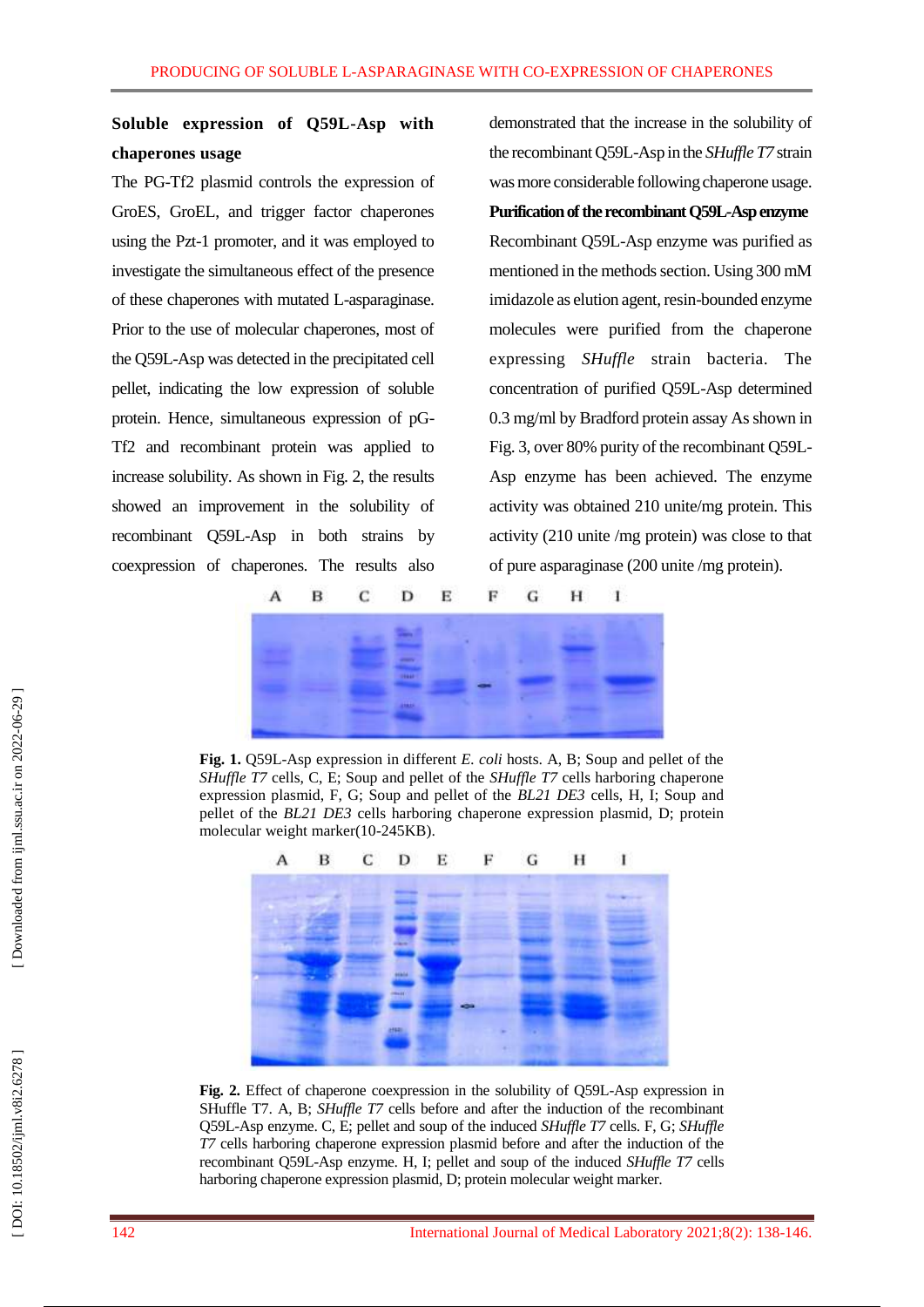

Fig. 3. Purification of the recombinant Q59L-Asp enzyme. Recombinant Q59L-Asp enzyme expression was induced in *SHuffle T7* cells harboring chaperone expression plasmid. A: Pellet, B: Protein marker, C: Soup D; Flow Throw E: Wash and F: Late wash, G: eluted fraction of the *SHuffle T7* cells after the induction.

#### **Discussion**

Various agents influence the expression of recombinant proteins. Growth condition, type of *E. coli* strain used, codon optimization, and toxicity of the target protein are among the most significant factors affecting the desired protein expression [17 ]. Even though *E. coli* is the most helpful expression system in the production of heterologous proteins. However, the main problem observed during the production process is the accumulation of recombinant proteins in the form of an inclusion body with an inappropriate tertiary structure which strongly affects the folding and solubility of recombinant proteins. The high speed of the *E. coli* protein production machinery will almost lead to the aggregation of the heterologous proteins [13 ]. In the present study, we used two procedures to reduce the amount of protein aggregation: 1) usage of different *E. coli* hosts , 2) coexpression of recombinant protein with a chaperone set.

Various expression systems have been used to produce recombinant His -tagged L -ASNase, as shown by the following studies. In 2011L - Asparaginase II -encoding gene *ansB* was isolated by from *E. coli* MTCC 739, cloned in frame with pelB leader sequence of prokaryotic expression vector pET20b and expressed in *E.*  coli DE3 cells<sup>[22]</sup>. In 2016 L-ASNase II gene was subcloned into pQE -30 expression vector and expressed in *E. coli* M15 .

In the present work, recombinant pET28a-Q59LAsp construct was cloned and overexpressed in different *E. coli* hosts [23]. Our experiments indicate that the expression of recombinant Q59L -Asp in *E. coli BL21* (*DE3*) was not successful . As in the cytoplasm of common *E. coli* strains, there are elements such as thioredoxin, glutaredoxin, and glutathione that always maintain intracellular cytosol in a reducing state, resulting in the reduction of disulfide bonds during aerobic growth. Therefore, these strains are not an appropriate host for the production of cytoplasmic proteins containing disulfide bonds. Previous studies have confirmed that engineered bacterial strains can provide a desirable opportunity for proper protein synthesis and folding. One of the strains, known as *shuffleT7*, contains mutations in both thioredoxin reductase and glutathione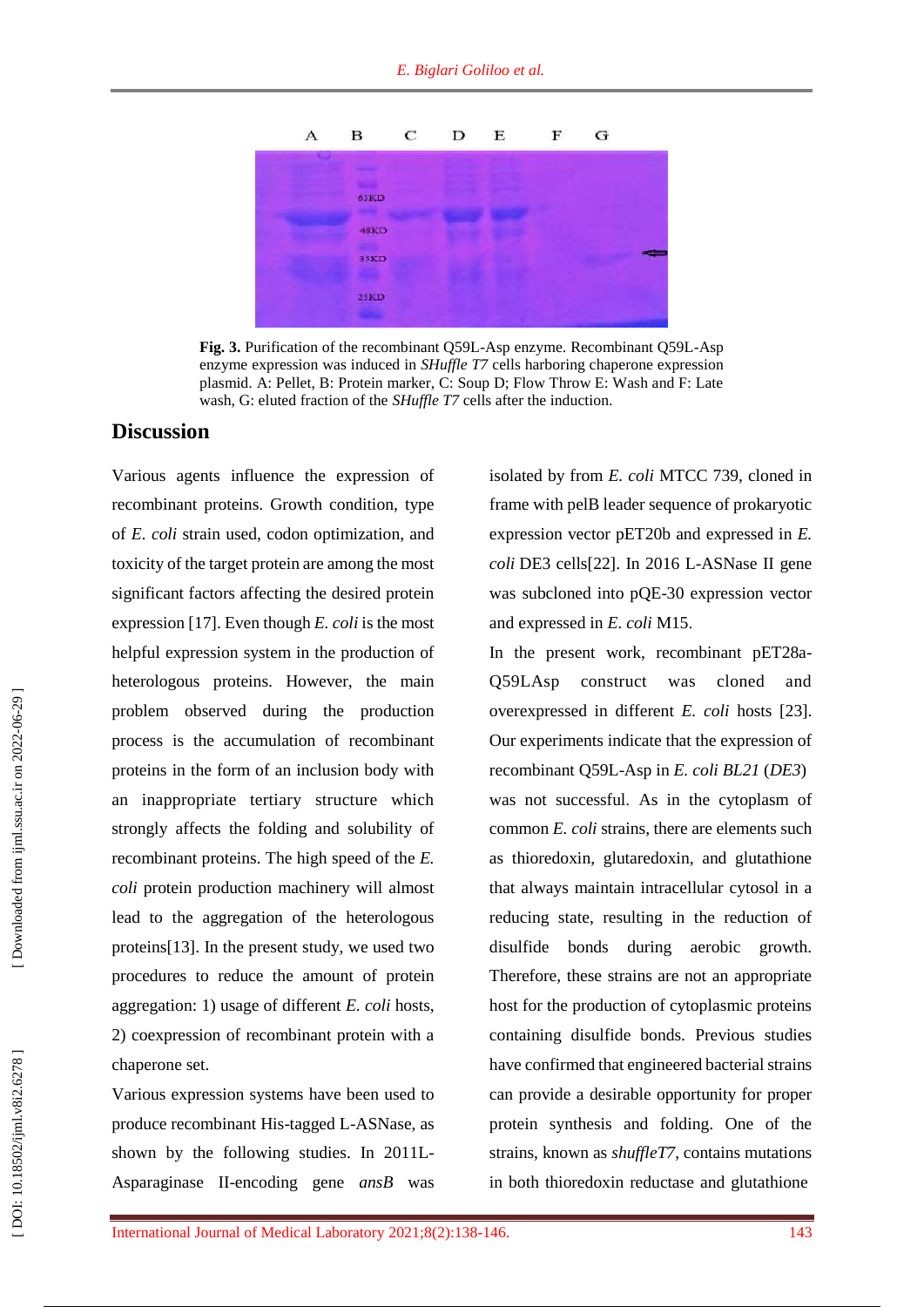reductase genes (trxB /gor), in addition to a cytoplasmic version of DsbC for the isomerization of disulfide bonds [15, 24 ].

This strain has revealed good results for the production of disulfide -bonded recombinant proteins in soluble form, such as the Fab antibody [25 ] and bovine fibroblast growth factor (BbFGF) [26].

In the present study, the expression levels of recombinant Q59LAsp were compared between the two strains, *SHuffle T7* and *E. coli* BL21 (DE3). The results showed that *SHuffle T7* strain had the highest production of recombinant Q59LAsp in the soluble form, which was consistent with previous reports with other recombinant proteins [15, 27 ] .

Since the heat shock protein family plays an important role in stress tolerance and proper folding of proteins, their coexpression with proteins is considered an important strategy to improve folding and increase the solubility of recombinant proteins. But despite good performance, selecting an inappropriate chaperone may even have adverse effects on product solubility as well as host cell survival [28, 29 ]. The effects of coexpression of molecular chaperones have been previously reviewed. In 1998, GroEL -ES and DnaK chaperones were co -expressed with Cryj2 protein, which resulted in Cryj2 stability and reduced inclusion body formation[30 ]. In 1999, the effect of the coexpression of GroES/GroEL/Dnak/Dnaj/GrpE/TF chaperones on murine endostatin, ORP150, and human lysozyme protein solubility was studied, and it was found that when expressed alone, most of these proteins were insoluble. Nevertheless, the

expression of these chaperones alone or together has increased the amount of soluble recombinant proteins [31]. In 2007, a study on the simultaneous expression of chaperones with recombinant hbFGF protein revealed that neither of the two GroELS and DnaKJ/GrpE chaperone systems alone could prevent the formation of protein aggregation. But when both systems work together, they can even lead to the dissolution of the inclusion body [32 ] . Experiments on increasing the solubility of single human chains (hscFv), using various molecular plasmid chaperones (PG -tf2, ptf16, pGro7) were performed in 2015 by a team of Iranian researchers, who showed that PG -tf2, in comparison with the two other plasmids, has a better efficiency in raising the solubility of protein [31].

In the present project, the effects of coexpression of GroELS/TF chaperone system on increasing soluble recombinant Q59LAsp were investigated and compared. The results of this study exhibit that the presence of GroELS and TF chaperones expressed from PG -Tf2 expression cassette increased the amount of soluble recombinant Q59LAsp protein in both *SHuffle T7* and *E. coli BL2 1* (*DE3*). In addition, the amount of soluble Q59LAsp protein produced in the *SHuffle T7* strain was obviously higher in the presence of chaperones than in *E. coli BL21* (*DE3*).

It seems that the existence of extra mutations in the shuffle and possibly extra DsbC isomerization function in the E. coli cytoplasm improves protein solubility and decreases protein aggregation. Therefore, the outcoming of this study indicates that the highest amount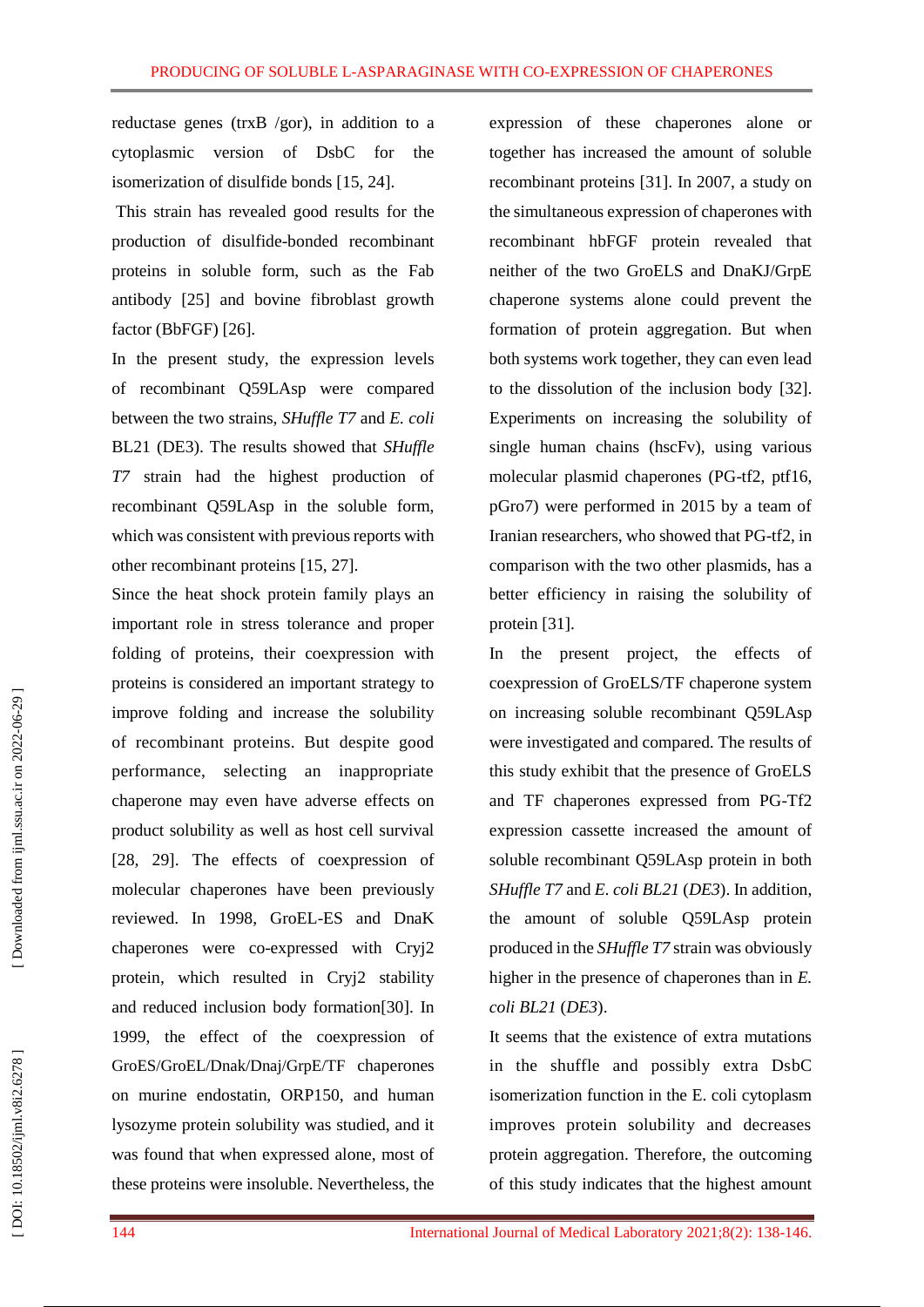of Q59LAsp protein could be yielded by engineered strain (*SHuffle*) in the presence of appropriate chaperone composition.

#### **Conclusion**

the results of the current study indicate that simultaneous application of new *E.coli* strains such as *SHuffle* with chaperones can be a suitable candidate in order to produce more

#### **References**

- [1]. Ramya LN, Doble M, Rekha VP , Pulicherla KK. L -Asparaginase as potent anti -leukemic agent and its significance of having reduced glutaminase side activity for better treatment of acute lymphoblastic leukaemia. Appl Biochem Biotechnol. 2012; 167(8): 2144 - 159.
- [ 2]. Lopes AM, Oliveira -Nascimento L de, Ribeiro A, Tairum CA, Breyer CA, Oliveira MA, et al. Therapeutic asparaginase: upstream, downstream and beyond. Crit Rev Biotechnol. 2017; 37(1): 82-99.
- [ 3]. Song P, Ye L, Fan J, Li Y, Zeng X, Wang Z, et al. Asparaginase induces apoptosis and cytoprotective autophagy in chronic myeloid leukemia cells. Oncotarget 2015 ; 6(6): 555 -59.
- [ 4]. Batool T, Makky EA, Jalal M. A comprehensive review on L -asparaginase and its applications. App Biochem Biotechnol. 2015; 178 ( 5 ) : 900 -23
- [ 5]. Shrivastava A, Khan AA, Khurshid M, Kalam MA, Jain SK, Singhal PK. Recent developments in l -asparaginase discovery and its potential as anticancer agent. Crit Rev Oncol Hematol. 2016; 100(1): 1 -10 .
- [ 6]. El -Shora HE, Ali AS. Enhancement the activity of L -asparaginase and antioxidant enzymes in Cicer arietium L cotyledons under stress conditions. Int J Agron Plant Product. 2013;4(12): 3724 -735.
- [ 7]. Shukla D, Shrivastav VK, Jana AM, Shrivastav A, Asparagines EL. Exploration of the potential Lasparaginase producing bacteria from the soil of Gwalior. Int J Curr Microbiol Appl Sci. 2014; 3(5): 665 -72.
- [ 8]. Abakumova OY, Podobed OV, Karalkin PA, Kondakova LI, Sokolov NN. Antitumor activity of L-asparaginase from Erwinia carotovora against

amounts of the soluble Q59L mutant version of L-Asparaginase.

#### **Conflict of Interest**

The authors declare that there is no conflict of interest.

#### **Acknowledgments**

This work was supported by a grant from the Deputy of Research and Technology, Shahid Sadoughi University of Medical Sciences and was written based on a data set of a Medical Biotechnology M. Sc. thesis registered in School of Medicine, Shahid Sadoughi University of Medical Sciences. Yazd, Iran.

different human and animal leukemic and solid tumor cell lines. Biochemistry (Moscow) Supplement Series B: Biomedical Chemistry. 2012; 6(4): 307 -16.

- [ 9]. Ali U, Naveed M, Ullah A, Ali K, Shah SA, Fahad S, et al. L -asparaginase as a critical component to combat acute lymphoblastic leukaemia (ALL): A novel approach to target ALL. Eur J Pharmacol. 2016; 771: 199 -210.
- [10]. Marini BL, Perissinotti AJ, Bixby DL, Brown J, Burke PW. Blood reviews catalyzing improvements in ALL therapy with asparaginase. Blood Rev. 2017; 31(5): 328 -38.
- [11]. Vidya J, Sajitha S, Vasudevan M, Sindhu R, Binod P, Madhavan A, et al. Bioresource technology genetic and metabolic engineering approaches for the production and delivery of L asparaginases : An overview. Bioresour Technol. 2017; 245 (Pt B ) : 1775 - 781.
- [12]. Selas Castiñeiras T, Williams SG, Hitchcock AG, Smith DC. E. coli strain engineering for the production of advanced biopharmaceutical products. FEMS Microbiol Lett. 2018; 365(15): 1-10.
- [13]. Betiku E. Molecular chaperones involved in heterologous protein folding in Escherichia coli. Biotechnology and Molecular Biology Reviews 2006; 1(2): 66 -75.
- [14]. de Marco A, Deuerling E, Mogk A, Tomoyasu T, Bukau B. Chaperone -based procedure to increase yields of soluble recombinant proteins produced in E. coli. BMC Biotechnol. 2007; 7(1): 1-9.
- [15]. Lobstein J, Emrich CA, Jeans C, Faulkner M, Riggs P, Berkmen M. SHuffle , a novel Escherichia coli protein expression strain capable of correctly